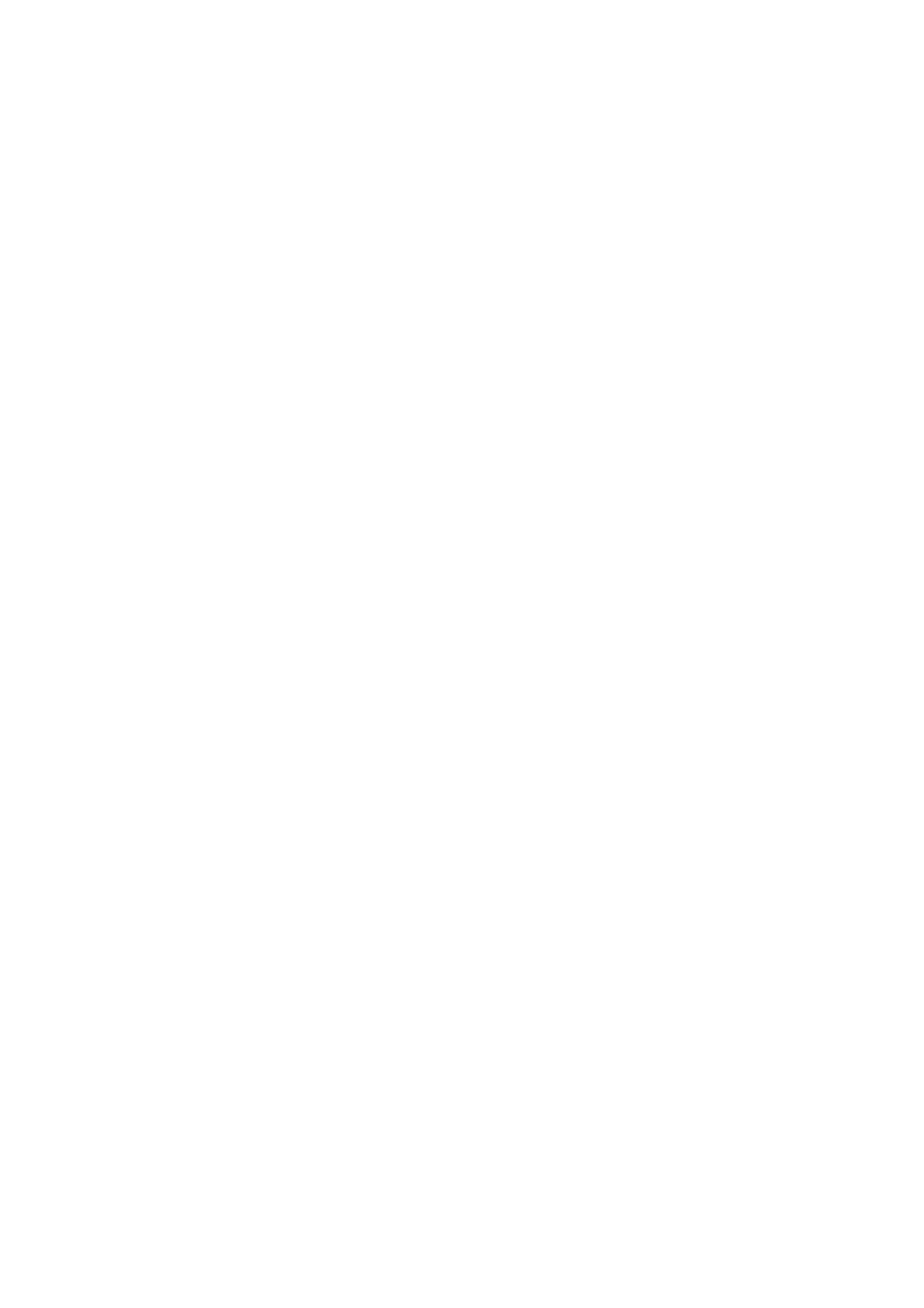## **Scottish Parliament (Constituencies) Bill**

## **CONTENTS**

- [1 Constituencies and regions](#page-4-0)
- [2 Current reviews](#page-4-1)
- [3 Expenditure](#page-5-0)
- [4 Short title](#page-5-1)
	- [Schedule 1 Substitution of Schedule 1 to the Scotland Act 1998](#page-6-0)
	- [Schedule 2 Transitional modifications of Schedule 1 to the Scotland Act](#page-14-0) 1998
	- [Schedule 3 Current Boundary Commission reviews](#page-14-1)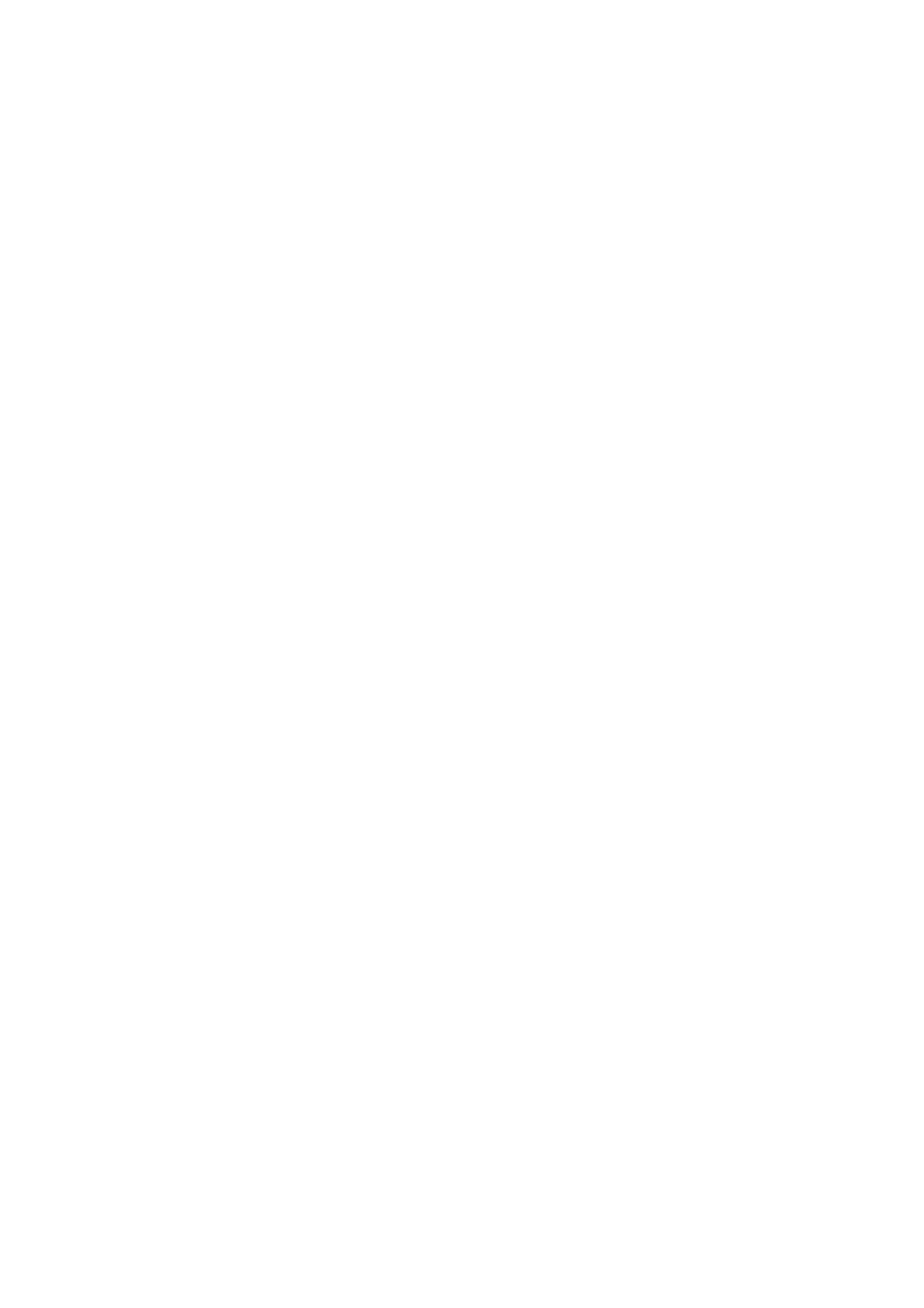#### TO

Replace Schedule 1 to the Scotland Act 1998 making new provision in relation to the constituencies for the Scottish Parliament.

E IT ENACTED by the Queen's most Excellent Majesty, by and with the advice and consent of the Lords Spiritual and Temporal, and Commons, in this present Parliament assembled, and by the authority of the same, as follows: - $\mathbf{B}_{\text{rel}}$ 

#### <span id="page-4-0"></span>**1 Constituencies and regions**

- (1) For Schedule 1 to the Scotland Act 1998 (c. 46) (which makes provision about constituencies, regions and regional members of the Scottish Parliament) there is substituted the Schedule set out in Schedule [1](#page-6-0) below.
- (2) Until the appropriate date, Schedule 1 to that Act as so substituted has effect subject to the modifications set out in Schedule [2](#page-14-0) below. *5*
- (3) The appropriate date is the date of commencement of section 16 of the Political Parties, Elections and Referendums Act 2000 (c. 41) for the purpose of—
	- (a) transferring the functions of the Boundary Commission for Scotland to the Electoral Commission, and
	- (b) conferring functions on the Boundary Committee for Scotland.
- (4) But paragraphs 3 to 14 of Schedule 1 to the Scotland Act 1998 as so substituted or as so substituted and modified (as the case may be) have no effect until 30 June 2007.
- (5) Paragraphs 17 to 24 of Schedule 3 to the Political Parties, Elections and Referendums Act 2000 are repealed. *15*

#### **2 Current reviews**

<span id="page-4-1"></span>Schedule [3](#page-14-1) has effect.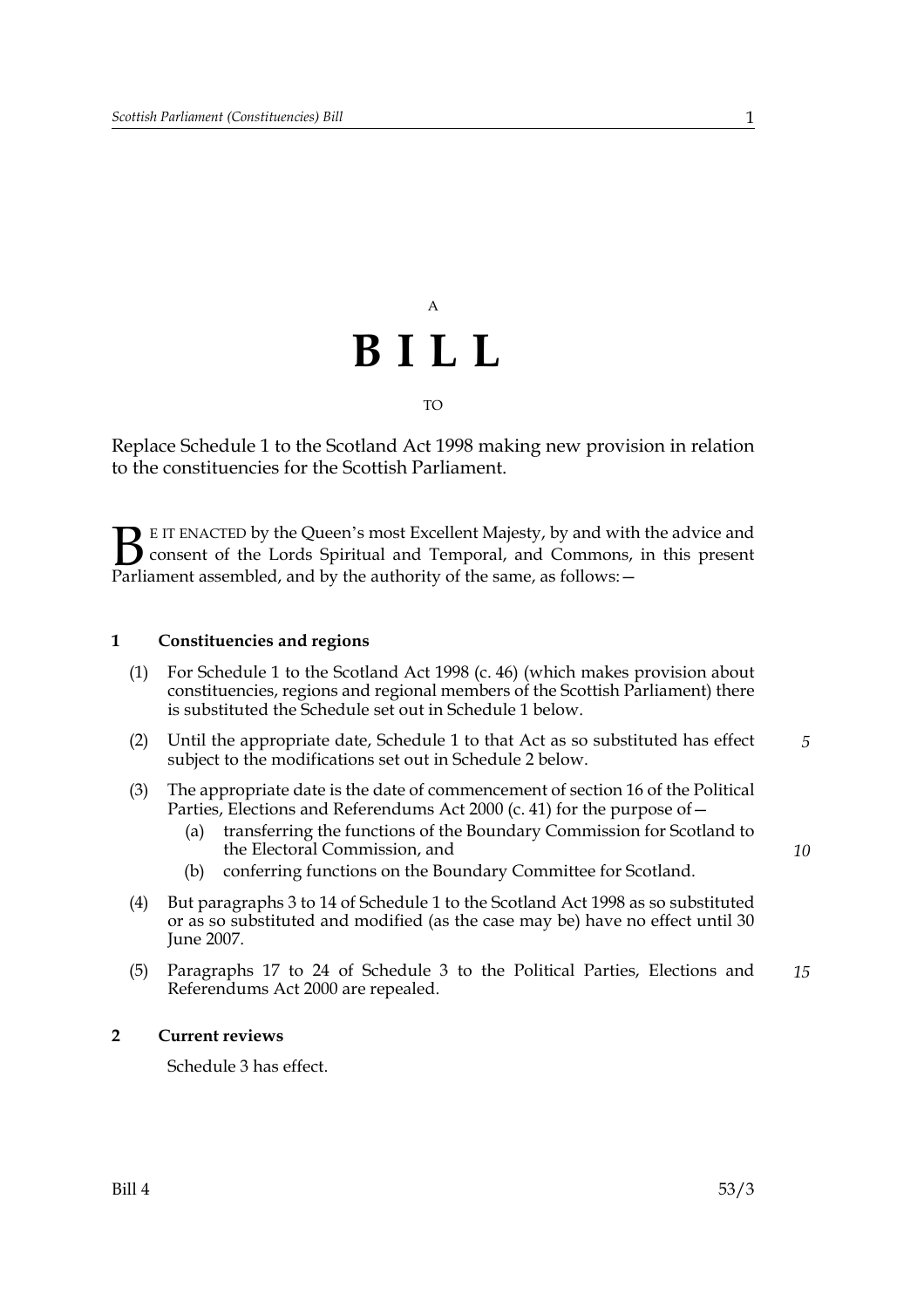## **3 Expenditure**

<span id="page-5-0"></span>*There shall be paid out of money provided by Parliament any increase attributable to this Act in the sums so payable under any other enactment*.

## **4 Short title**

<span id="page-5-1"></span>This Act may be cited as the Scottish Parliament (Constituencies) Act 2004. *5*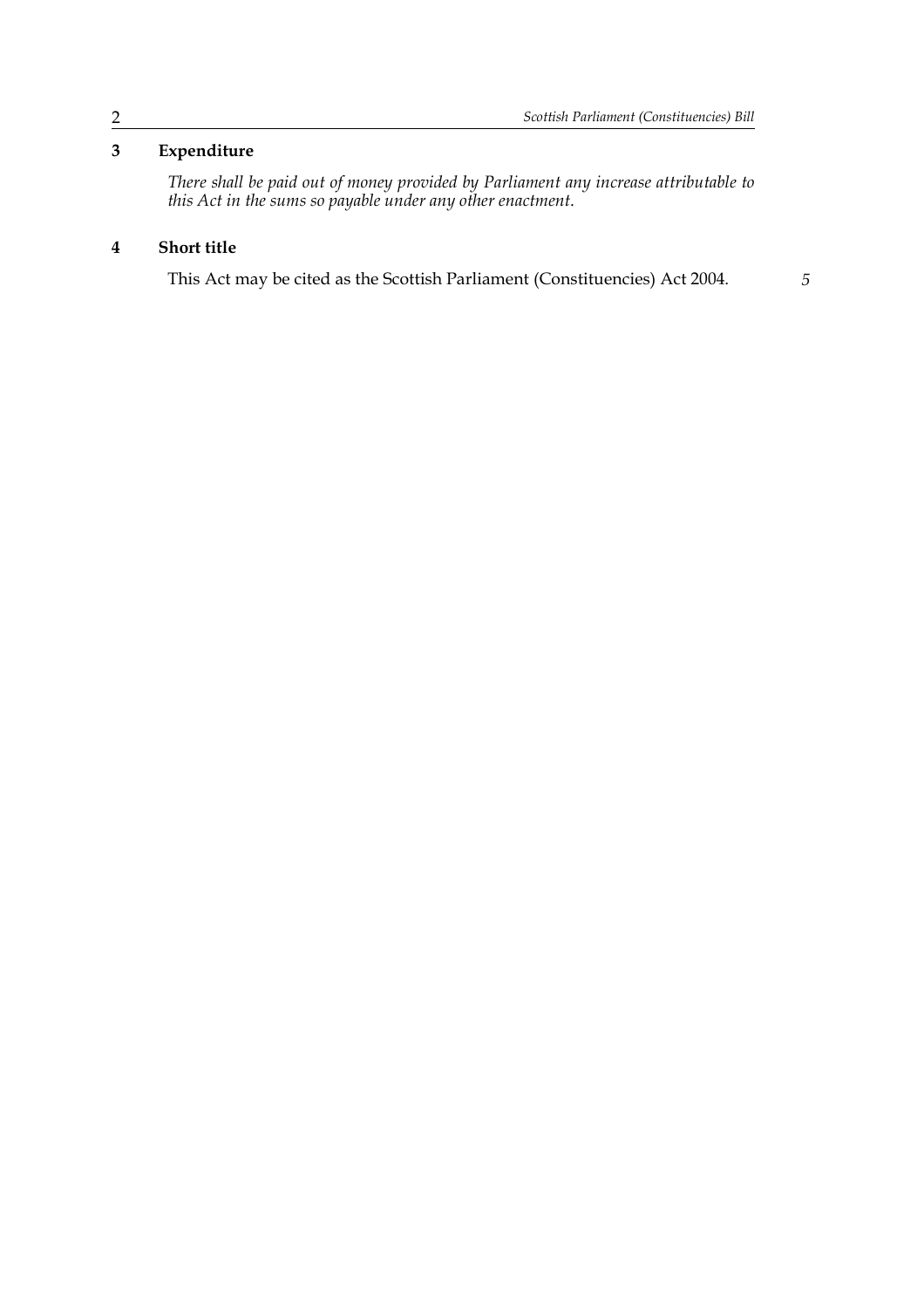## SCHEDULES

#### <span id="page-6-0"></span>SCHEDULE [1](#page-4-0) Section 1

#### SUBSTITUTION OF SCHEDULE 1 TO THE SCOTLAND ACT 1998

#### SCHEDULE 1

#### CONSTITUENCIES, REGIONS AND REGIONAL MEMBERS

*5*

*10*

#### *General*

- 1 (1) There are to be 73 constituencies for the purposes of this Act.
	- (2) The constituencies are  $-$ 
		- (a) the Orkney Islands,
		- (b) the Shetland Islands, and
		- (c) the parliamentary constituencies in Scotland (except the constituency of Orkney and Shetland) provided for by Article 2 of and the Schedule to the Parliamentary Constituencies (Scotland) Order 1995 (S.I. 1995/1037).
	- (3) The reference to the Parliamentary Constituencies (Scotland) Order 1995 is a reference to that Order as at 11 April 1995 (the day it was made). *15*
- 2 (1) There are to be eight regions for the purposes of this Act.
	- (2) The regions are the eight European Parliamentary constituencies which were provided for by the European Parliamentary Constituencies (Scotland) Order 1996 (S.I. 1996/1926). *20*
	- (3) Seven regional members are to be returned for each region.

#### *Reports of the Electoral Commission*

- 3 (1) The Electoral Commission must keep under review the boundaries of the constituencies (other than those mentioned in paragraph  $1(2)(a)$  and  $(b)$ ).
	- (2) The review must be conducted in accordance with the constituency rules.
	- (3) The Electoral Commission must submit to the Secretary of State a report—
		- (a) showing the alterations they propose to the boundaries, or
		- (b) stating that in their opinion no alteration should be made.
	- (4) The first report of the Electoral Commission under this paragraph must be submitted to the Secretary of State not later than 30 June 2010.

3

*35*

*30*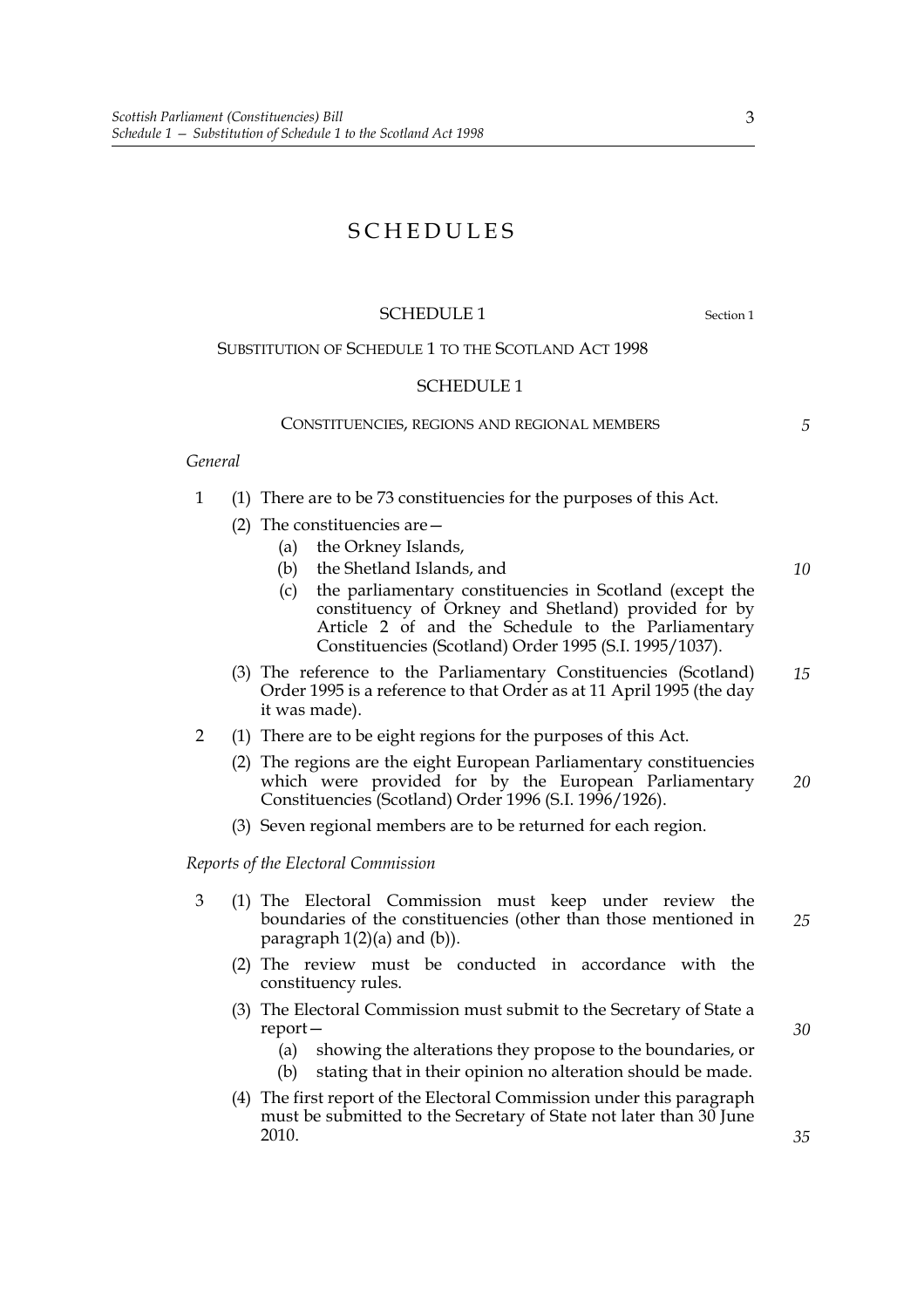- (5) Subsequent reports must be submitted not less than eight nor more than twelve years after the date of the submission of the last report.
- (6) The Electoral Commission may also from time to time (but not before the submission of their first report) submit to the Secretary of State reports with respect to the area comprised in any two or more constituencies showing the constituencies into which they recommend the area should be divided in order to give effect to the constituency rules.
- (7) A report under sub-paragraph (6) must recommend the same number of constituencies as that in which the area is comprised. *10*
- (8) A report of the Electoral Commission which recommends an alteration to the boundaries of constituencies must state as respects each constituency—
	- (a) the name by which they recommend it is to be known;
	- (b) whether they recommend that it is to be a county or a burgh constituency.
- (9) As soon as practicable after the Electoral Commission have submitted a report to the Secretary of State under this paragraph he must lay before Parliament—
	- (a) the report, and
	- (b) the draft of an Order in Council for giving effect to the recommendations contained in the report.
- (10) Sub-paragraph (9)(b) does not apply if the report states that no alteration is required to be made to the boundaries of the constituencies.
- (11) The Electoral Commission must at the same time as they submit a report in accordance with sub-paragraph (3) or (6) lay any report recommending an alteration in the constituencies before the Parliament.
- 4 (1) This paragraph applies if the Electoral Commission submit a report to the Secretary of State recommending an alteration in a constituency.
	- (2) In the report the Electoral Commission must recommend any alteration in any of the regions which they think is necessary to give effect to the regional rules.
	- (3) A report making a recommendation for an alteration in a region must recommend the name by which the Electoral Commission think the region should be known.

*Review and proposed recommendations by Boundary Committee for Scotland*

- 5 (1) If the Electoral Commission intend to consider making a report under paragraph 3 the Boundary Committee for Scotland (the Boundary Committee) must carry out a review for the purpose of enabling them to submit to the Electoral Commission proposals as to the recommendations to be included in the report.
	- (2) After the Boundary Committee have carried out the review they must submit to the Electoral Commission a report containing the

*15*

*20*

*5*

*25*

*30*

*35*

*40*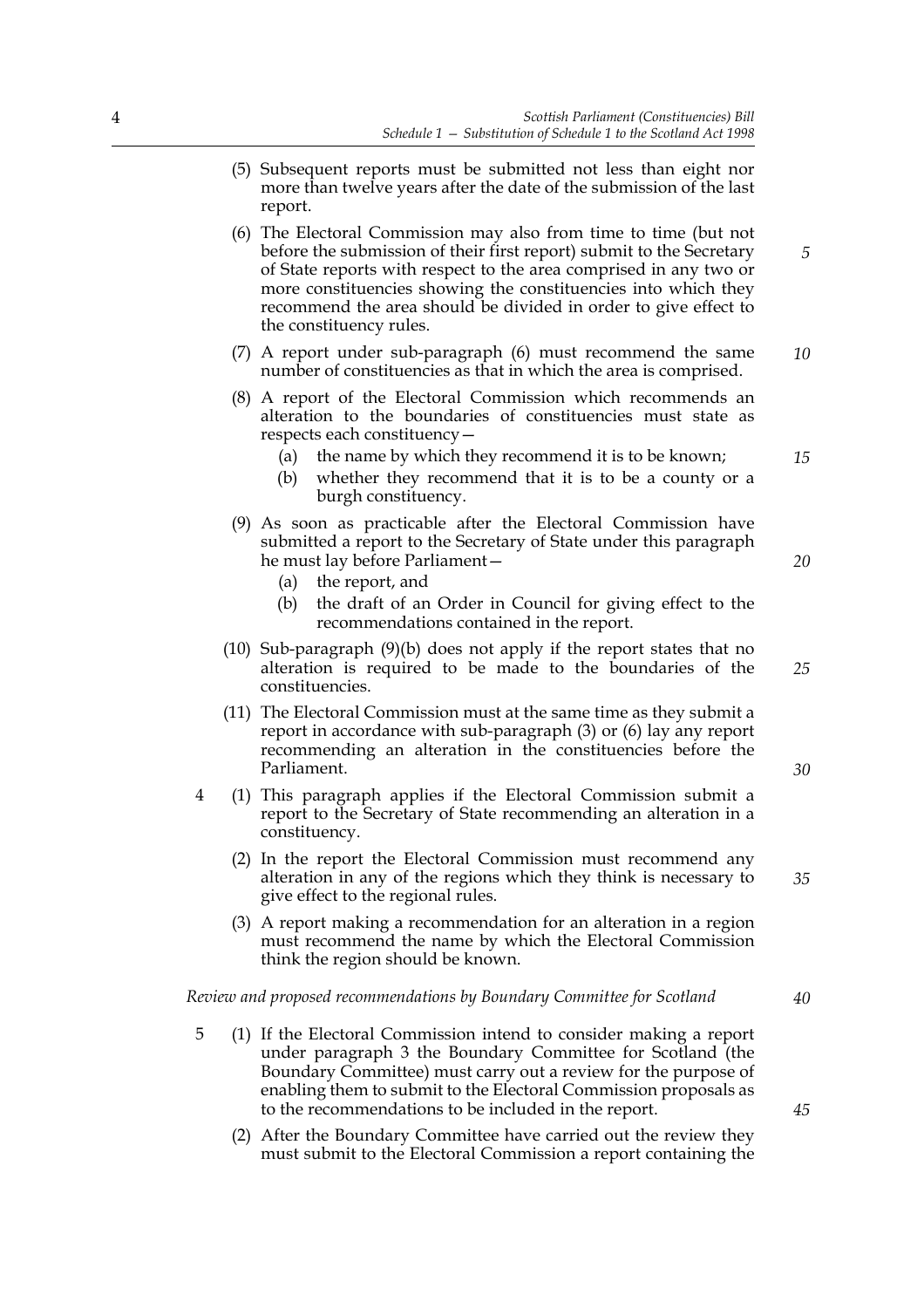recommendations which the Boundary Committee propose should be included in the report under paragraph 3.

- (3) On receipt of a report from the Boundary Committee the Electoral Commission may—
	- (a) accept in full the proposed recommendations and include them in their report under paragraph 3;
	- (b) accept the proposed recommendations subject to modifications agreed with the Boundary Committee and include them as so modified in their report;
	- (c) reject the recommendations.
- (4) If the Electoral Commission reject the proposed recommendations they may—
	- (a) require the Boundary Committee to reconsider the proposed recommendations with a view to deciding whether to submit a further report under sub-paragraph (2) containing different proposed recommendations,
	- (b) require the Boundary Committee to carry out a fresh review under sub-paragraph (1) with respect to the whole, or any specified part of the area which was the subject of the original review, or
	- (c) if, and only if, the review was carried out for the purpose of a report under paragraph 3(6), take no further action.
- (5) In the exercise of their functions under this paragraph, the Boundary Committee must comply with any directions given to them by the Electoral Commission.
- (6) But a direction under sub-paragraph (5) must not be inconsistent with the constituency rules or the regional rules.

#### *Orders in Council*

- 6 (1) The draft of an Order in Council laid before Parliament by the Secretary of State for giving effect to the recommendations contained in a report by the Electoral Commission under paragraph 3 may make provision for any matters which he thinks are incidental to or consequential on the recommendations. *30*
	- (2) If the draft is approved by resolution of each House of Parliament the Secretary of State must submit it to Her Majesty in Council.
	- (3) If a motion for the approval of the draft is rejected by either House of Parliament or withdrawn by leave of the House the Secretary of State may amend the draft and lay the amended draft before Parliament.
	- (4) If the draft as so amended is approved by resolution of each House of Parliament the Secretary of State must submit it to Her Majesty in Council. *40*
	- (5) If a draft of an Order in Council is submitted to Her Majesty in Council under this Schedule, Her Majesty in Council may make an order in terms of the draft.
	- (6) An Order in Council made as mentioned in sub-paragraph (5) comes into force on the date specified in the Order.

5

*5*

*10*

*15*

*20*

*25*

*35*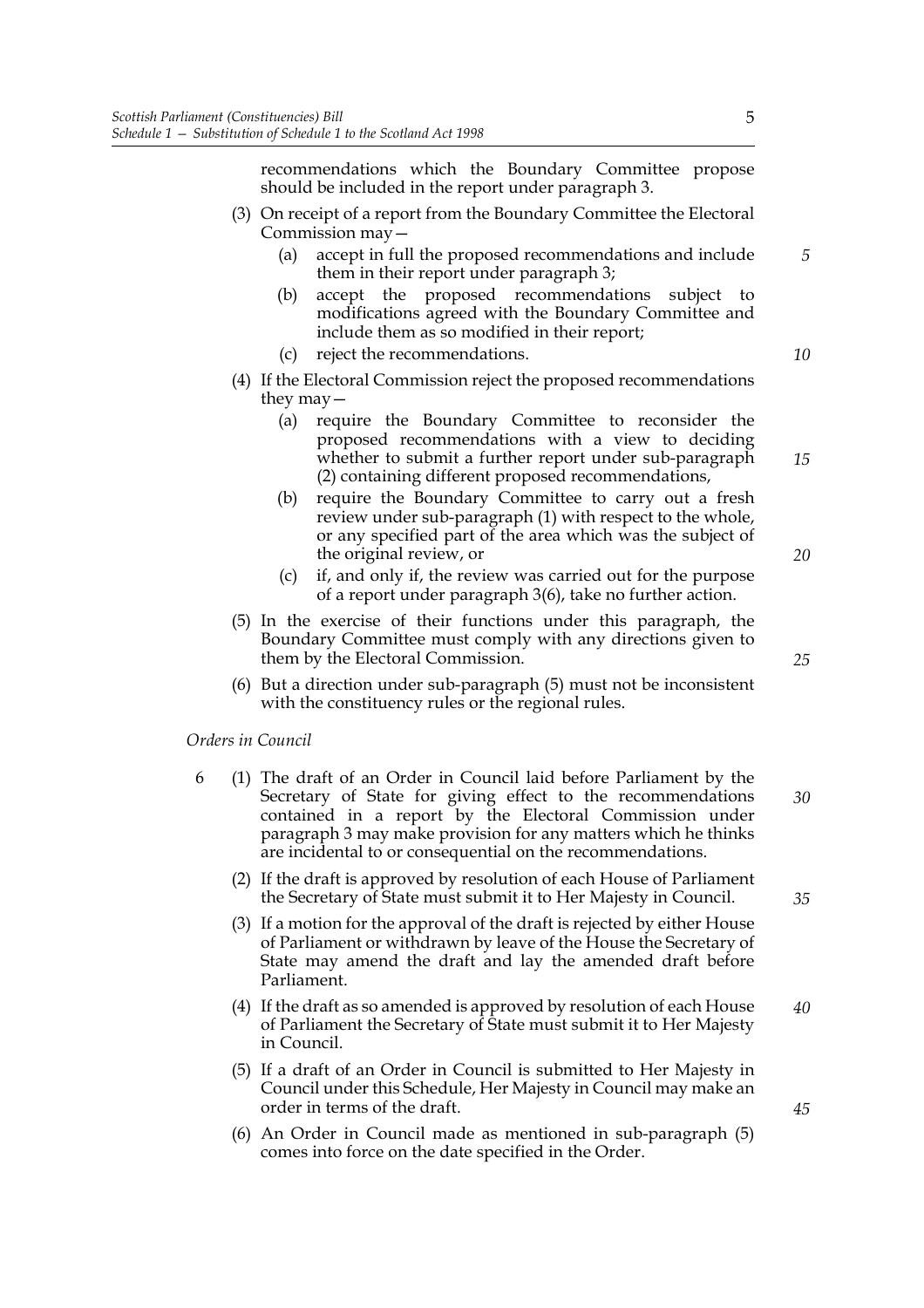- (7) The coming into force of the Order does not affect the return of any member to the Parliament or its constitution until the Parliament is dissolved.
- (8) The validity of an Order in Council purporting to be made under this Schedule and reciting that a draft of the Order has been approved by a resolution of each House of Parliament must not be called in question in any legal proceedings whatsoever.

*Notice of proposed report or recommendations*

- 7 (1) If the Electoral Commission intend to consider making a report under this Schedule—
	- (a) they must inform the Secretary of State by notice in writing;
	- (b) they must publish a copy of the notice in the Edinburgh Gazette.
	- (2) If the Boundary Committee have provisionally determined proposed recommendations affecting a constituency which they are minded to include in a report under paragraph 5(2) they must publish in at least one newspaper circulating in the constituency a notice stating— *15*
		- (a) the effect of the proposed recommendations and (except if the effect is that no alteration should be made in respect of the constituency) that a copy of the recommendations is open to inspection at a specified place in the constituency, and *20*
		- (b) that representations with respect to the proposed recommendations may be made to the Boundary Committee before the end of the period of one month starting the day after the notice is published. *25*
	- (3) The Boundary Committee must take into account any representations made in accordance with the notice.
	- (4) If the Boundary Committee revise any proposed recommendations after publishing notice of them under subparagraph (2) they must comply again with sub-paragraphs (2) and (3) in relation to the revised recommendations as if no earlier notice had been published.
	- (5) If the Electoral Commission are minded to exercise in relation to the Boundary Committee's proposed recommendations any of the powers conferred by paragraph 5(3)(b) or (c) or (4) they must have regard to—
		- (a) any representations made with respect to the recommendations in accordance with a notice published under sub-paragraph (2) above, or *40*
		- (b) (if they are minded to exercise any of those powers in relation to part only of the area subject to the Boundary Committee's review) any representations so made with respect to the recommendations so far as relating to that part of the area.
	- (6) If the Boundary Committee's proposed recommendations affecting a constituency have been modified by the Electoral

*5*

*10*

*30*

*35*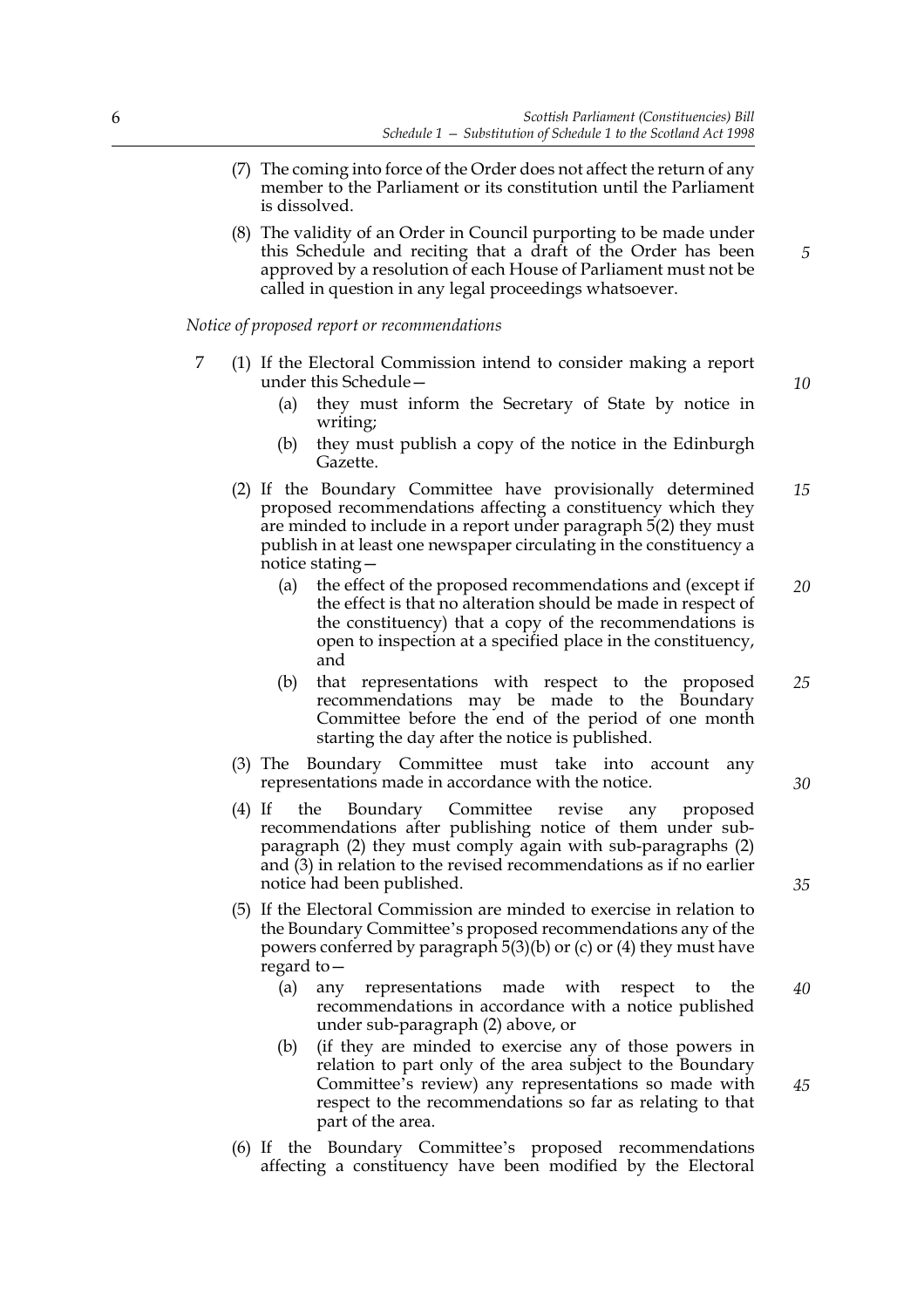Commission under paragraph 5(3)(b) the Boundary Committee must publish in at least one newspaper circulating in the constituency a notice stating the effect of the recommendations as so modified.

- 8 (1) This paragraph applies if the Boundary Committee provisionally determine proposed recommendations which they are minded to include in a report under paragraph 5(2) which would involve any alteration in a constituency.
	- (2) The Boundary Committee must consider whether any alteration within paragraph 4(2) would be required in order to give effect to the regional rules. *10*
	- (3) The Boundary Committee's report under paragraph 5(2) must include the recommendations which they propose should be included in the Electoral Commission's report under paragraph 3 in the light of the Boundary Committee's consideration as mentioned in sub-paragraph (2) above.
	- (4) Paragraph 7 applies for the purposes of the proposed recommendations as if for any reference to a constituency there is substituted a reference to a region.

#### *Local inquiries*

- 9 (1) The Boundary Committee may if they think fit cause a local inquiry to be held in respect of any constituency or constituencies.
	- (2) If the Boundary Committee receive any relevant representations objecting to a proposed recommendation for the alteration of a constituency they must not make the recommendation unless since the publication of the notice under paragraph 7(2) a local inquiry has been held in respect of the constituency. *25*
	- (3) If a local inquiry was held in respect of the constituency before the publication of the notice under paragraph 7(2), sub-paragraph (2) above does not apply if the Boundary Committee after considering— *30*
		- (a) the matters discussed at the inquiry,
		- (b) the nature of the relevant representations received, and
		- (c) any other relevant circumstances,

think that a further local inquiry is not justified.

- (4) A relevant representation is a representation made in accordance with paragraph  $7(2)(b)$  –
	- (a) by the council for an area which is wholly or partly comprised in the constituency;
	- (b) by a body of not less than 100 persons entitled to vote as electors at an election for membership of the Parliament held in the constituency. *40*
- 10 (1) The Boundary Committee may if they think fit cause a local inquiry to be held in respect of any region or regions.
	- (2) If the Boundary Committee receive any relevant representations objecting to a proposed recommendation for the alteration of a region they must not make the recommendation unless since the *45*

*20*

*15*

*5*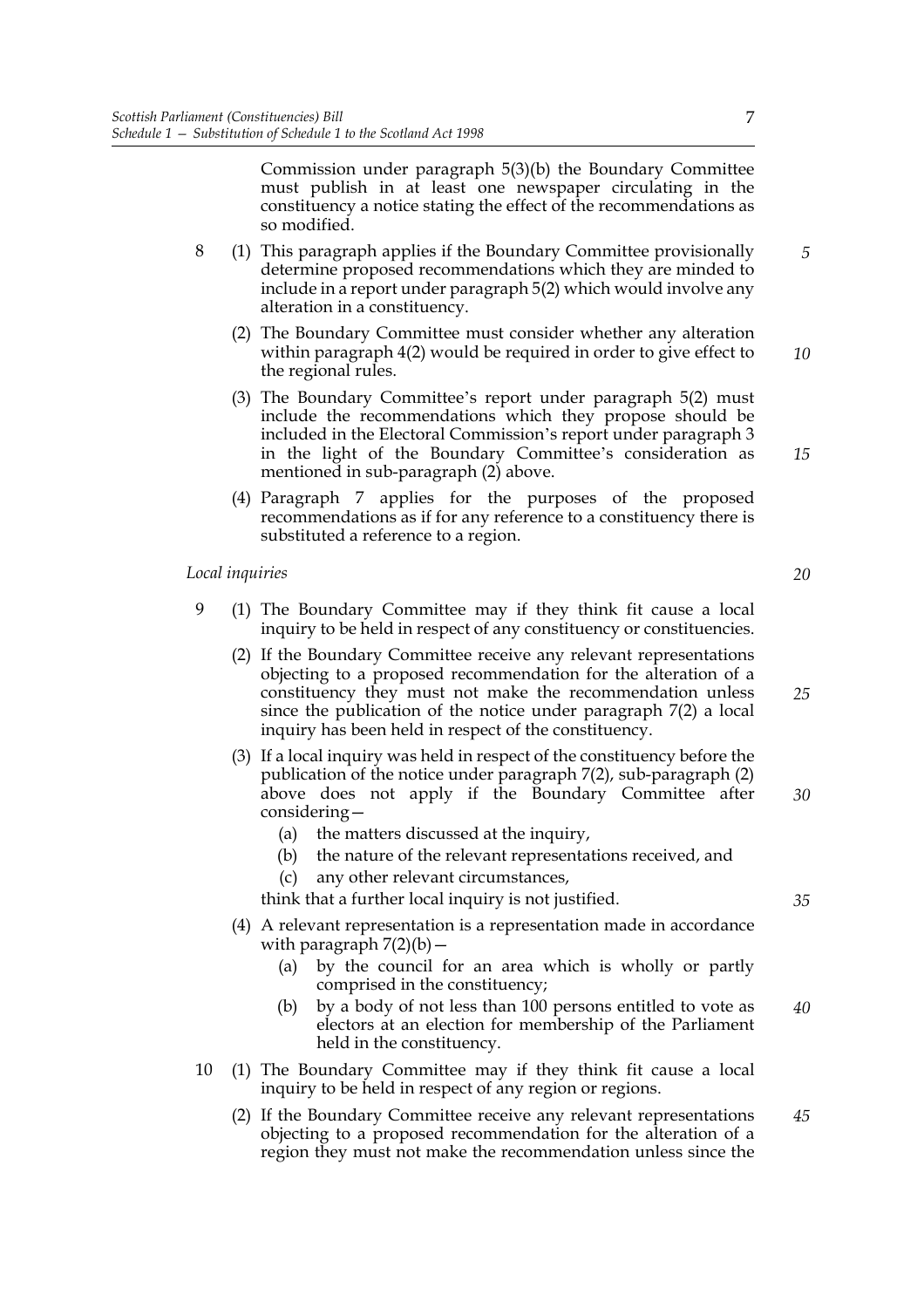*5*

*10*

*25*

publication of the notice under paragraph 7(2) a local inquiry has been held in respect of the region.

- (3) If a local inquiry was held in respect of the region before the publication of the notice under paragraph 7(2), sub-paragraph (2) above does not apply if the Boundary Committee after considering—
	- (a) the matters discussed at the inquiry,
	- (b) the nature of the relevant representations received, and
	- (c) any other relevant circumstances,

think that a further local inquiry is not justified.

- (4) A relevant representation is a representation made in accordance with paragraph  $7(2)(b)$  –
	- (a) by the council for an area which is wholly or partly included in the region;
	- (b) by a body of not less than 500 persons entitled to vote as electors at an election for membership of the Parliament held in any one or more of the constituencies included in the region. *15*
- 11 Section 210(4) and (5) of the Local Government (Scotland) Act 1973 (attendance of witnesses at inquiries) applies in relation to a local inquiry held under paragraph 9 or 10. *20*

*The constituency rules*

12 These are the constituency rules.

#### **Rule 1**

- (1) So far as is practicable, regard must be had to the boundaries of local authority areas.
- (2) "Area" and "local authority" have the same meanings as in the Local Government (Scotland) Act 1973.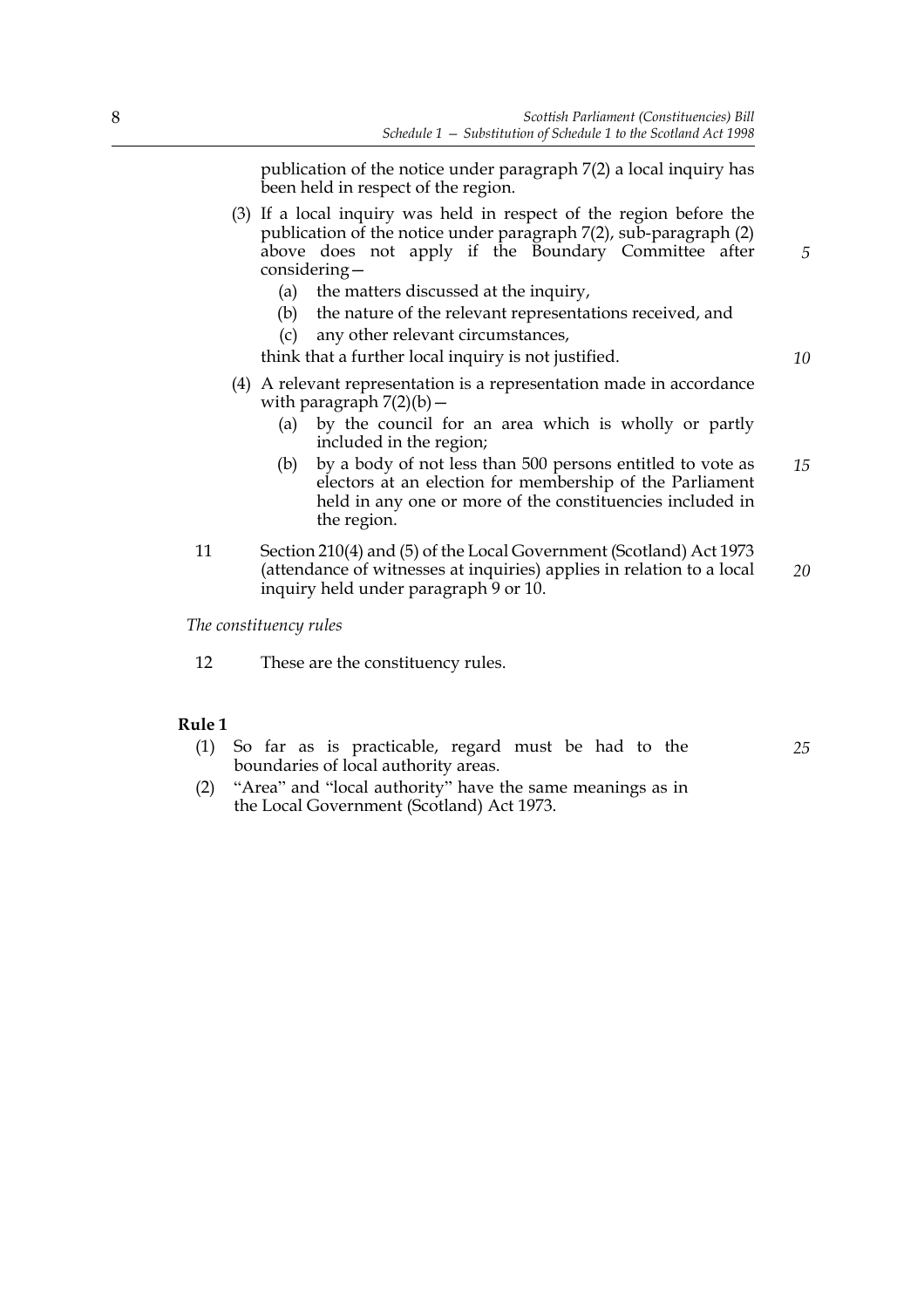## **Rule 2**

| Ruie ∠ |                                                                                                                                                                                                                                                                                                                                                                           |          |
|--------|---------------------------------------------------------------------------------------------------------------------------------------------------------------------------------------------------------------------------------------------------------------------------------------------------------------------------------------------------------------------------|----------|
| (1)    | The electorate of a constituency must be as near the electoral<br>quota as is practicable, having regard to Rule 1.                                                                                                                                                                                                                                                       |          |
| (2)    | The Electoral Commission or the Boundary Committee (as<br>the case may be) may depart from the strict application of<br>Rule 1 if they think that it is desirable to do so to avoid an<br>excessive disparity between the electorate of a constituency<br>and the electoral quota or between the electorate of a<br>constituency and that of neighbouring constituencies. | 5        |
| (3)    | The electoral quota is the number obtained by dividing the<br>total electorate by 71.                                                                                                                                                                                                                                                                                     | 10       |
| (4)    | The electorate of a constituency is the aggregate of the<br>persons falling within paragraphs (5) and (6) below.                                                                                                                                                                                                                                                          |          |
| (5)    | A person falls within this paragraph if his name appears on<br>the register of local government electors in force on the<br>enumeration date under the Representation of the People<br>Acts for a local government area which is situated wholly in<br>the constituency.                                                                                                  | 15       |
| (6)    | A person falls within this paragraph if his name appears on<br>the register of local government electors in force on the<br>enumeration date under the Representation of the People<br>Acts for a local government area which is situated partly in<br>the constituency and his qualifying address is situated in the<br>constituency.                                    | 20       |
| (7)    | The total electorate is the total number of persons whose<br>names appear on the registers of local government electors<br>in force on the enumeration date under the Representation<br>of the People Acts for all of the local government areas in<br>Scotland (except the local government areas of Orkney and<br>Shetland).                                            | 25<br>30 |
| (8)    | The enumeration date is, in relation to a report of the<br>Electoral Commission (or one made by the Boundary<br>Committee for the purposes of it), the date on which notice<br>with respect to the report is published in the Edinburgh<br>Gazette in accordance with paragraph 7(1) above.                                                                               | 35       |
| (9)    | "Qualifying address" and "local government area" have the<br>same meanings as in the Representation of the People Act<br>1983 (c. 2).                                                                                                                                                                                                                                     |          |
| Rule 3 |                                                                                                                                                                                                                                                                                                                                                                           |          |
|        | The Electoral Commission or the Boundary Committee (as<br>the case may be) may depart from the strict application of<br>Rules 1 and 2 if they think that special geographical<br>considerations (including in particular the size, shape and                                                                                                                              | 40       |

accessibility of a constituency) render it desirable to do so.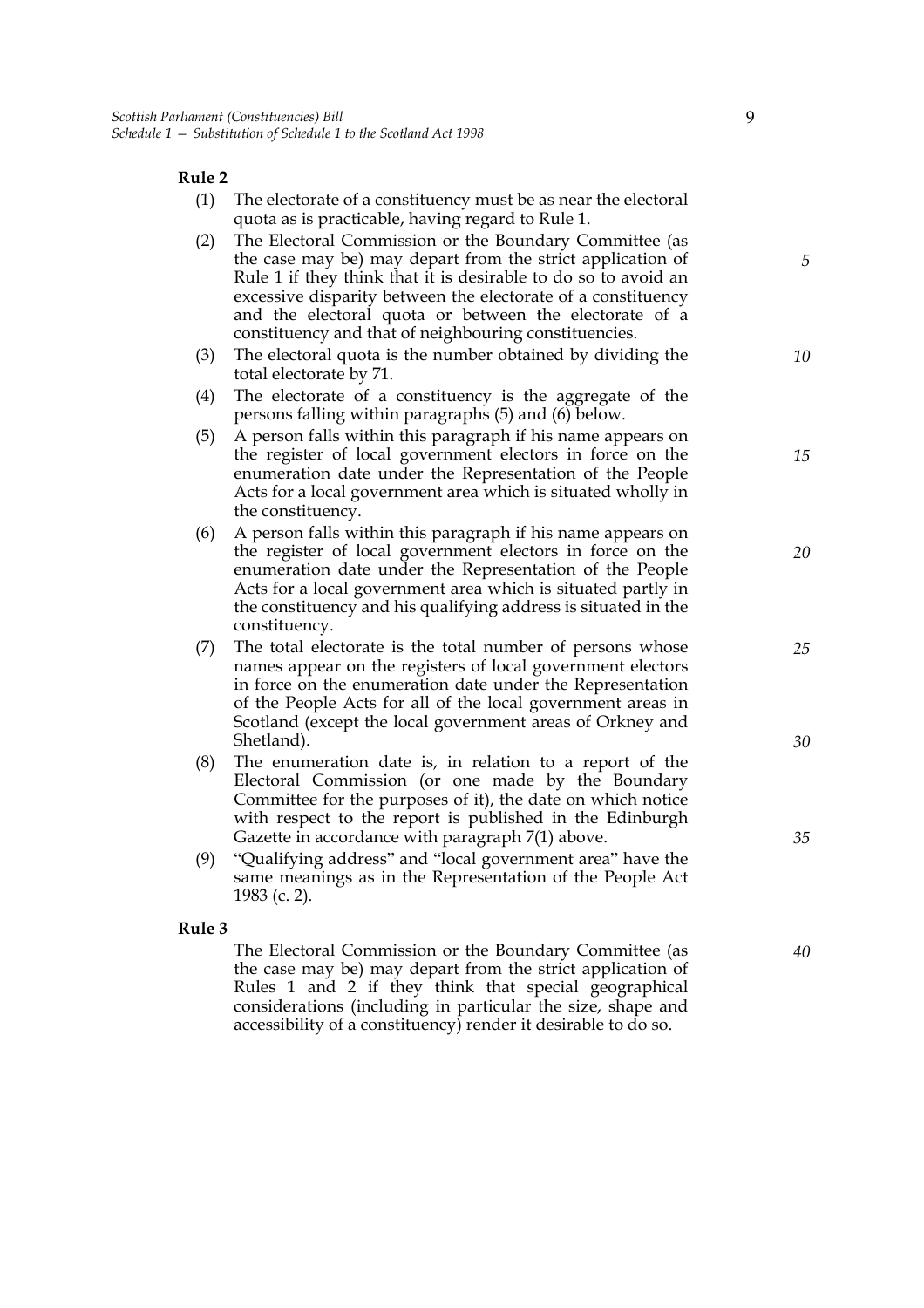#### **Rule 4**

The Electoral Commission or the Boundary Committee (as the case may be) need not aim at giving full effect in all circumstances to Rules 1 to 3 but they must take account (so far as they reasonably can)— (a) of the inconveniences attendant on alterations of

constituencies other than alterations made for the purposes of Rule 1, and

(b) of any local ties which would be broken by such alterations.

*The regional rules*

13 These are the regional rules.

#### **Rule 1**

A constituency must fall wholly within a region.

#### **Rule 2**

The regional electorate of a region must be as near the regional electorate of each of the other regions as is practicable, having regard (where appropriate) to special geographical considerations.

#### 14 (1) This paragraph applies for the purposes of the regional rules.

- (2) For the purposes of a report of the Electoral Commission in relation to a region, the regional electorate is the number of persons—
	- (a) whose names appear on the enumeration date on the registers of local government electors in the region, and
	- (b) who are registered at addresses within a constituency included in the region
- (3) The enumeration date is the date on which notice with respect to the report is published in the Edinburgh Gazette in accordance with paragraph 7(1) above.
- (4) Sub-paragraphs (2) and (3) also apply for the purpose of construing references to the regional electorate in relation to a report of the Boundary Committee made for the purposes of a report as mentioned in sub-paragraph (2).

*15*

*20*

*5*

*10*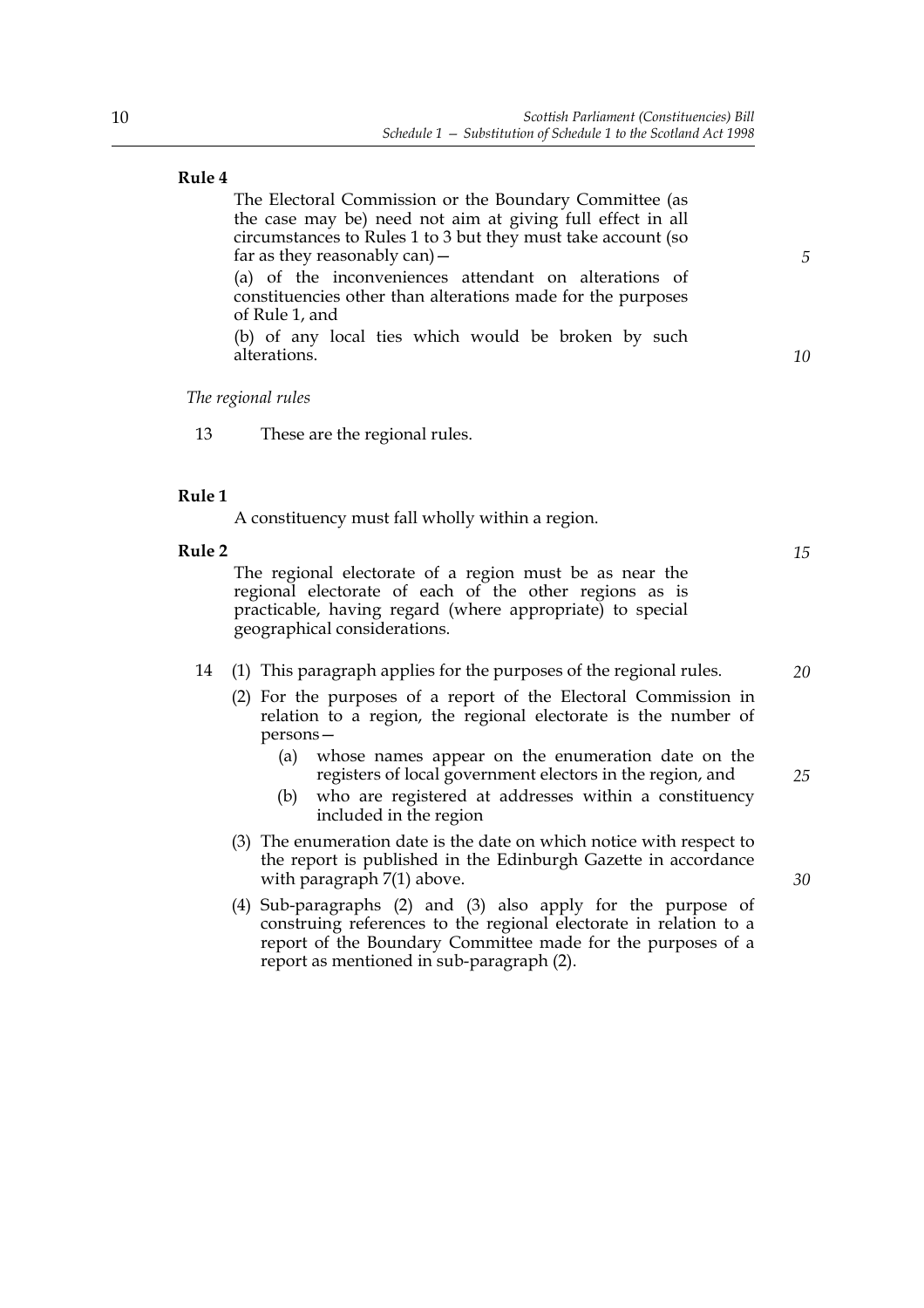#### <span id="page-14-0"></span>SCHEDULE 2 Section [1](#page-4-0)

#### TRANSITIONAL MODIFICATIONS OF SCHEDULE 1 TO THE SCOTLAND ACT 1998

*Electoral Commission and Boundary Committee for Scotland*

1 Any reference to the Electoral Commission or to the Boundary Committee for Scotland (or to both) must be construed as a reference to the Boundary Commission for Scotland.

*Review and proposed recommendations by Boundary Committee for Scotland*

2 Paragraph 5 must be ignored.

*Notice of proposed report or recommendation*

- 3 (1) Paragraph 7 is modified as follows.
	- (2) For sub-paragraph (2) there is substituted the following sub-paragraph—
		- "(2) If the Boundary Commission for Scotland have provisionally determined to make recommendations affecting a constituency they must publish in at least one newspaper circulating in the constituency a notice stating—
			- (a) the effect of the recommendations and (except if the effect is that no alteration should be made in respect of the constituency) that a copy of the recommendations is open to inspection at a specified place in the constituency, and
			- (b) that representations with respect to the proposed recommendations may be made to the Commission before the end of the period of one month starting the day after the notice is published." *20*
	- (3) Sub-paragraphs (5) and (6) must be ignored.
- 4 (1) Paragraph 8 is modified as follows.
	- (2) For sub-paragraph (1) there is substituted the following sub-paragraph—
		- "(1) This paragraph applies if the Boundary Commission for Scotland provisionally determine to make recommendations which would involve any alteration in a constituency."
	- (3) Sub-paragraph (3) must be ignored.

#### <span id="page-14-1"></span>SCHEDULE [3](#page-14-2) Section 3

#### CURRENT BOUNDARY COMMISSION REVIEWS

- <span id="page-14-2"></span>1 This Schedule has effect in relation to any report of the Boundary Commission for Scotland under section 3 of the Parliamentary Constituencies Act 1986 (c. 56) which is submitted to the Secretary of State at any time before the passing of this Act.
- 2 Any recommendation included in the report in pursuance of paragraph 3 of Schedule 1 to the Scotland Act 1998 (as it had effect at that time) (duty of

*5*

*15*

*10*

*25*

*30*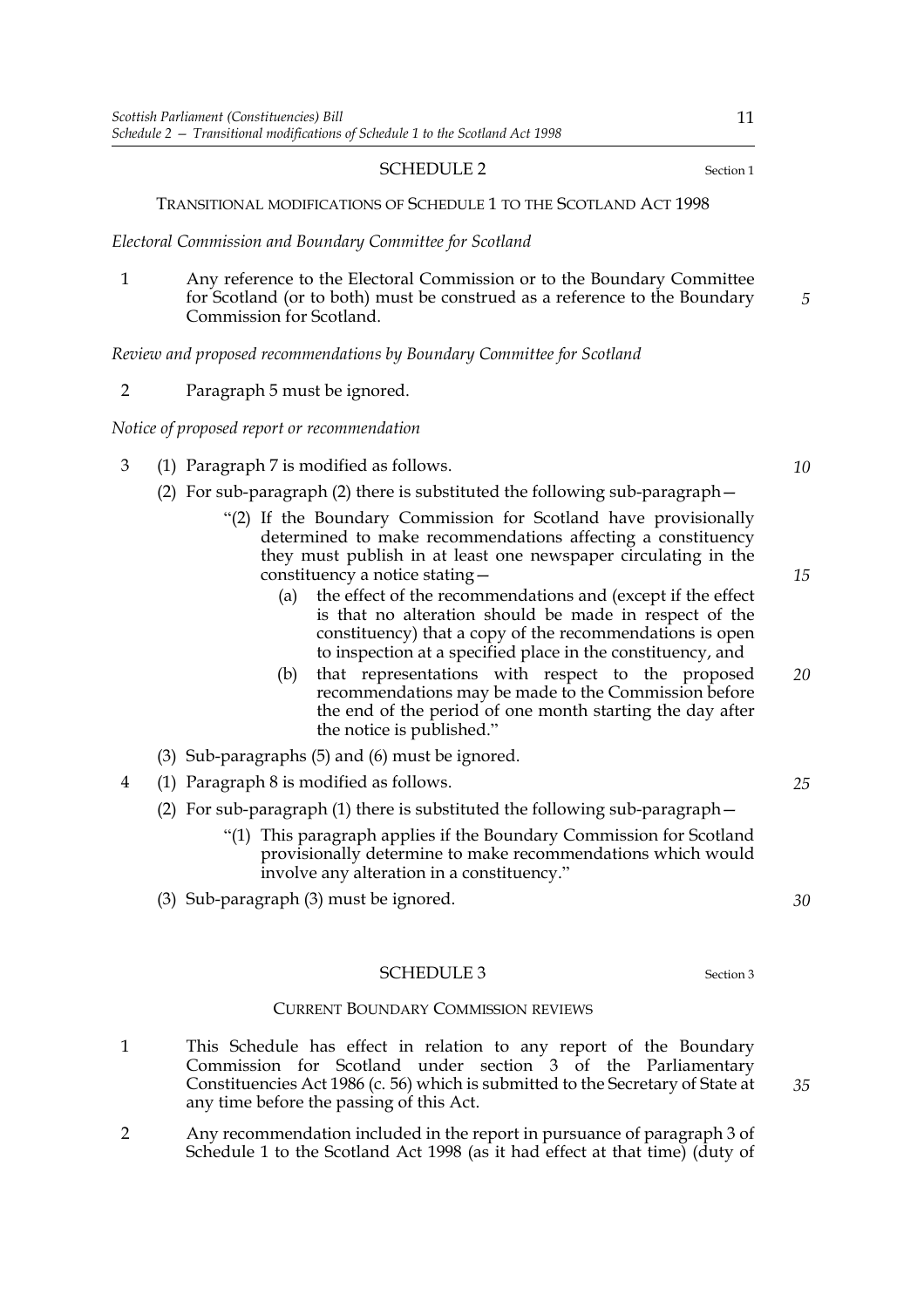Boundary Commission to make recommendations as to regions and regional members) must be ignored.

- 3 (1) This paragraph applies if before the passing of this Act the Secretary of State has laid before Parliament—
	- (a) a report containing such recommendations, and

*5*

- (b) a draft of an Order in Council giving effect (with or without modification) to the recommendations of the Boundary Commission.
- (2) The Secretary of State must—
	- (a) withdraw the draft of the Order in Council;
	- (b) lay a new draft of an Order giving effect (with or without modification) to the recommendations of the Boundary Commission (ignoring any recommendation mentioned in paragraph 2). *10*
- 4 (1) This paragraph applies if before the passing of this Act an Order in Council has been made giving effect (with or without modifications) to recommendations mentioned in paragraph 2.
	- (2) So much of the Order as relates to regions or regional members for the purposes of that Schedule must be ignored.